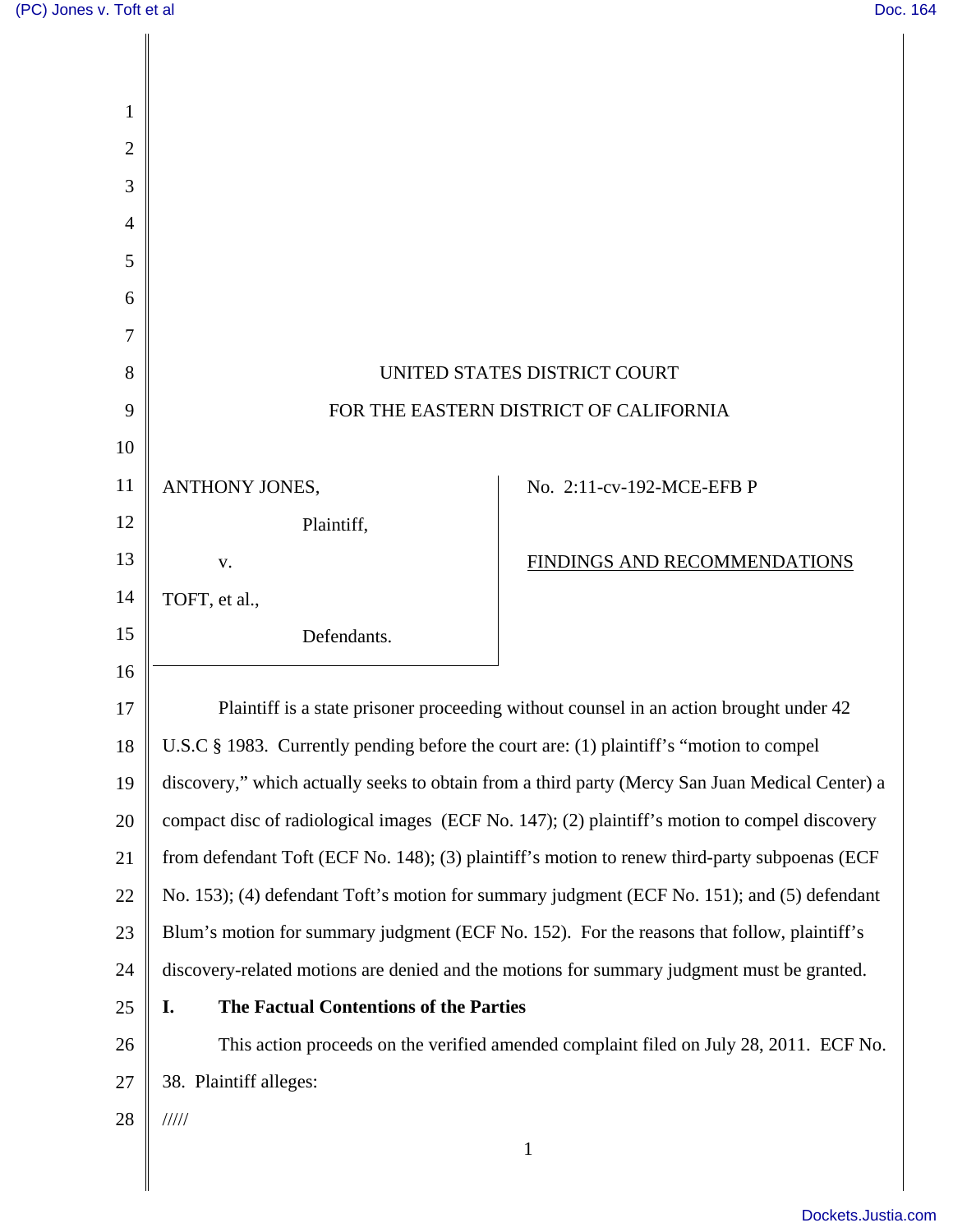| 1              | On or about March 9th, 2009, Plaintiff, Anthony Jones, was brought to Mercy San                                                                                                                                                                  |
|----------------|--------------------------------------------------------------------------------------------------------------------------------------------------------------------------------------------------------------------------------------------------|
| $\overline{2}$ | Juan Medical Center in order to be treated for multiple shotgun, and dog bite<br>wounds. Some time later, Plaintiff was told that he would need surgery in<br>order to have a shotgun pellet removed from his face. Plaintiff was told that this |
| 3              | surgery was needed because the pellet had severed a facial nerve, and if removed,                                                                                                                                                                |
| 4              | it was possible that said nerve could grow back. As it was, Plaintiff was partially<br>paralyzed because of said pellet, so Plaintiff agreed to undergo surgery.                                                                                 |
| 5              | According to hospital records, a Dr. Blum was the primary surgean [sic], and a<br>Dr. Toft was assistant surgeon                                                                                                                                 |
| 6              | Plaintiff underwent surgery, and was subsequently sent to Sacramento County                                                                                                                                                                      |
| 7              | Main Jail. Plaintiff had complained to medical staff about severe facial pain, and<br>a lump in his left facial cheek, but was only given pain medication and told that                                                                          |
| 8              | there's nothing inside of his face.                                                                                                                                                                                                              |
| 9              | Plaintiff arrived at CDCR June 3, 2010. On or about the 10th of June, 2010,<br>Plaintiff was taken to a public hospital from Deuel Vocational Institution after                                                                                  |
| 10             | suffering a seizure, and hitting his head. At said hospital, Plaintiff was given a<br>CAT scan of his head and neck areas. Several days afterwards, Plaintiff was seen                                                                           |
| 11             | by a Dr. Mallet, at D.V.I. whereupon, Dr. Mallet told Plaintiff that there is a<br>"bullet" in Plaintiff's face. It was at this time that Plaintiff realized that doctors                                                                        |
| 12             | Blum, and Toft had violated his 8th Constitutional Amendment [sic].                                                                                                                                                                              |
| 13             | ***                                                                                                                                                                                                                                              |
| 14             | According to hospital records, it was documented that the "bullet" was removed,                                                                                                                                                                  |
| 15             | and there were no complications during surgery Plaintiff suffers daily from<br>the pain, and nerve damage in his face, and has been on pain and nerve damage<br>medications.                                                                     |
| 16             | ***                                                                                                                                                                                                                                              |
| 17             | Plaintiff contends that Defendants acted with malice, and were spiteful. For, the                                                                                                                                                                |
| 18             | main reason for the surgery was to remove the pellet, thus why else would they<br>leave the pellet to continue doing its damage? Plaintiff's face was cut open from                                                                              |
| 19             | right in front of the left ear, and the ear was partially severed from its foundation.<br>This ear was not sewed back in place properly. Also, there was massive blood                                                                           |
| 20<br>21       | stuck in Plaintiff's ear from the surgery, and as a result of Defendants' sewing<br>Plaintiff's ear on wrong, and not draining the ear, Plaintiff has suffered several ear<br>infections, and pain at the bottom of said ear.                    |
| 22             | Plaintiff contends that Defendants' actions fell well below carrying out their                                                                                                                                                                   |
| 23             | responsibilities as surgeons. Plaintiff further contends that Defendants' actions or<br>omissions had to have been deliberate, as the main reason for said surgery was to                                                                        |
| 24             | remove the shotgun pellet, and one or both of them reported that said pellet was,<br>in fact, removed                                                                                                                                            |
| 25             | Plaintiff contends that Defendants knew of and even attempted to clean their                                                                                                                                                                     |
| 26             | hands of the violations. On the "Surgeone's [sic] Operative Note," neither Dr.<br>Blum nor Dr. Toft put their signature on the bottom of the document where the                                                                                  |
| 27             | signature is required.                                                                                                                                                                                                                           |
| 28             | <i>Id.</i> at 1-4. In sum, plaintiff contends that a single bullet or pellet was lodged in his face, that                                                                                                                                        |
|                | 2                                                                                                                                                                                                                                                |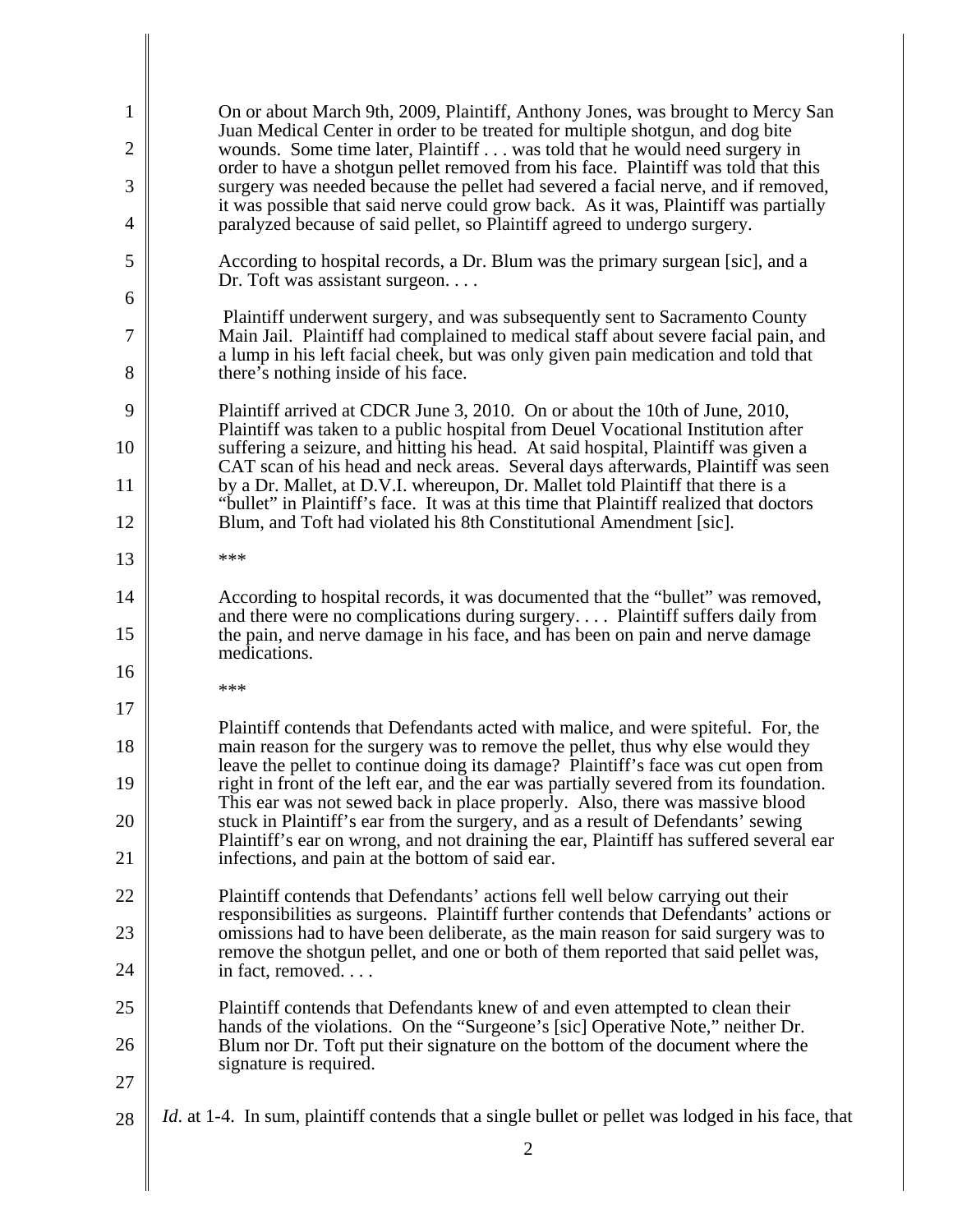1 2 3 4 defendants failed to remove the bullet while representing that they had removed it, and that defendants botched the suturing of his surgical incision. In plaintiff's view, these alleged actions violated his Eighth Amendment rights. Plaintiff alleges that, as a result, he suffers severe chronic pain in his face as well as nerve damage. *Id.* at 2, 3.

5 6 7 8 9 10 11 12 13 14 15 According to defendants, plaintiff arrived at Mercy San Juan Medical Center on March 9, 2009 with a shotgun wound to the face and neck. ECF No. 152-2, Def. Blum's Separate Statement of Undisputed Material Facts ISO Def. Blum's Mot. for Summ. J. (hereinafter "Blum SUF") 1; ECF No. 151-2, Def. Toft's Separate Statement of Undisputed Material Facts ISO Def. Toft's Mot. for Summ. J. (hereinafter "Toft SUF") 1. A Dr. Owens, who evaluated plaintiff at admission, wrote on his report that plaintiff had been shot in the face and left posterior neck and that his face showed swelling in his left cheek and poor control of his left facial nerve. Blum SUF 2. A CT scan revealed a fracture of the left zygomatic arch, a fragment below the arch, and a fragment behind the left mandibular condyle (rather than a single intact bullet or pellet, as plaintiff alleges). Blum SUF 3; Toft SUF 3. Defendant Toft examined plaintiff and noted that he suffered from complete left facial paralysis. Blum SUF 4; Toft SUF 4.

16 17 18 19 20 21 22 Dr. Blum performed a left partial parotidectomy with facial nerve dissection, removal of bullet fragment, and open reduction of the zygomatic fracture with defendant Toft assisting. Blum SUF 5; Toft SUF 5. One fragment was removed from the junction of the upper and lower divisions of the facial nerve and the zygomatic fracture was supported. Blum SUF 6-9; Toft SUF 6. During the surgery, defendant Blum stimulated the facial nerve. Blum SUF 7. Plaintiff's face did not react, and no positive EMG tracing occurred on the facial nerve monitor. *Id*. Plaintiff was discharged the following day in stable condition. Blum SUF 9-10; Toft SUF 8.

23

### **II. Relevant Procedural Background**

24 25 26 27 28 Defendants initially sought summary judgment in 2012. ECF Nos. 47, 53. The court denied the motions without prejudice, finding that defendants had not addressed plaintiff's allegations that defendants failed to properly suture the surgical incision and drain his ear. ECF No. 83 at 10; ECF No. 91. Defendants filed new summary judgment motions in October 2012. ECF Nos. 95, 96. In response, plaintiff asked the court to appoint experts and issue subpoenas to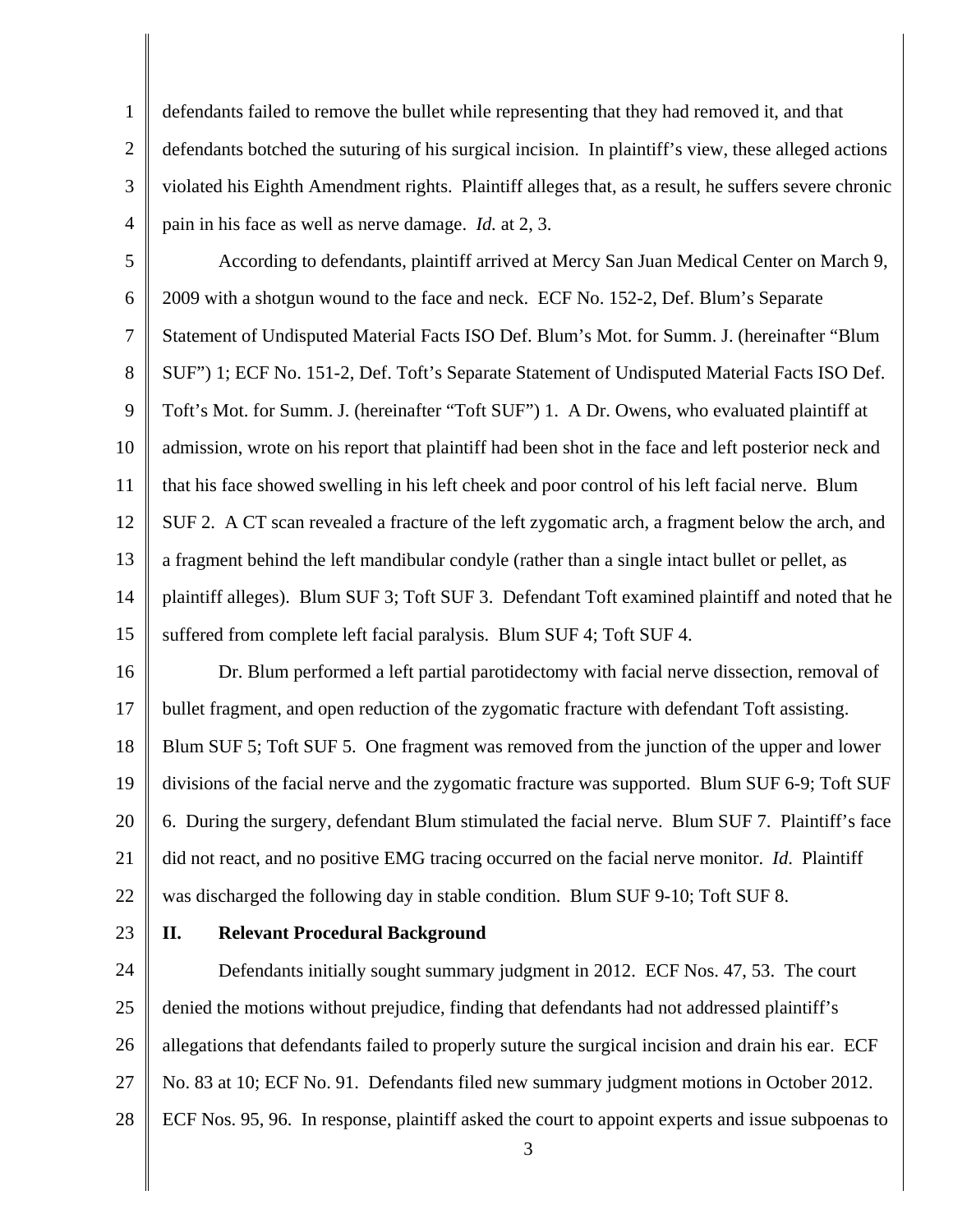1 2 3 4 5 6 7 8 9 10 11 12 13 14 15 16 17 18 19 20 21 22 23 24 25 26 27 28 4 Mercy San Juan Medical Center ("Mercy San Juan"), Diagnostic Radiological Imaging Dri Scripps ("DRI"), and the Sacramento Sheriff's Department. ECF Nos. 82, 102. The court concluded that a neutral medical expert was necessary to assess "whether defendants' treatment or response to plaintiff's medical condition was so wanting as to constitute deliberate indifference," and accordingly denied defendants' summary judgment motions again without prejudice pending receipt of the expert's report. ECF No. 105 at 8. The court further directed the Clerk of Court to send plaintiff blank subpoena forms so that he could seek evidence (radiological images and the fragments defendants allegedly removed from his face) from Mercy San Juan, DRI, and the Sheriff's Department. *Id.* at 10. The U.S. Marshal served plaintiff's subpoenas on the three nonparties in January 2013. ECF Nos. 119, 120, 121. However, plaintiff neglected to fill in the time, date, and place for production of the evidence he sought, and the nonparties did not respond to the subpoenas. *See id.*; ECF No. 147.<sup>1</sup> The court appointed Dr. Willard E. Fee to serve as a neutral medical expert. ECF No. 122. Dr. Fee examined medical records provided to him by the court and performed a physical examination of plaintiff at the courthouse on April 12, 2013. *See* ECF No. 123. At the exam, defense counsel produced copies of radiological images obtained from Mercy San Juan for the court and plaintiff. Dr. Fee did not review certain other radiological images taken by defendants in the years following the surgery, as they were not yet available. *See* ECF No. 142 at 4. Dr. Fee provided his report to the court in late April 2013. In relevant part, the report reads: ///// ///// ///// /////  $\overline{a}$ <sup>1</sup> However, as discussed below, the court appointed expert concluded that the x-ray images plaintiff requested in those subpoenas would not make difference as to his professional opinion regarding the treatment of plaintiff.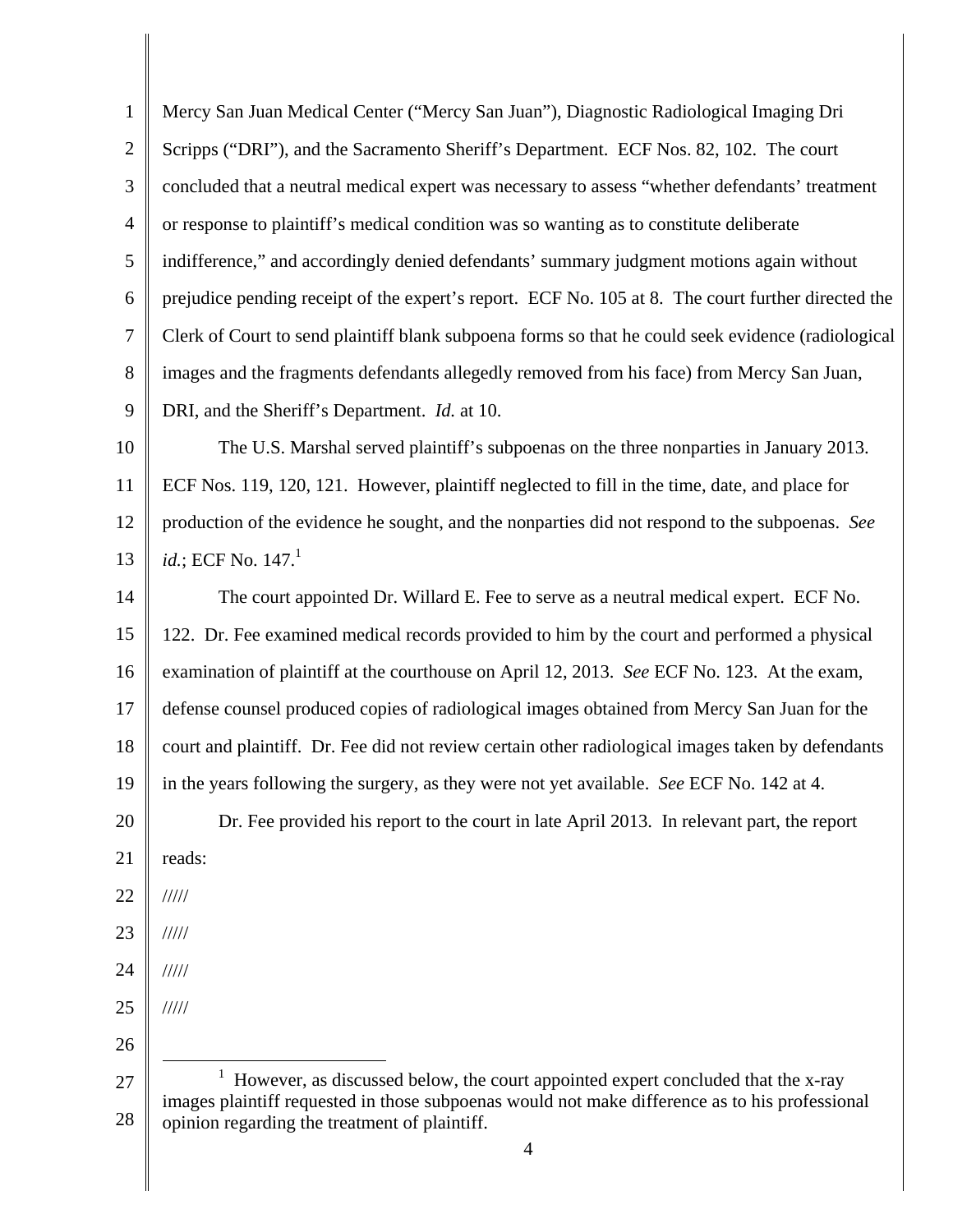| 1              | A discrepancy exists in the records in that on the discharge summary, p. 192 od 222<br>(dictated by Dr. Toft) $[^2$ ], transection of the left facial nerve is reported, whereas in the                                          |
|----------------|----------------------------------------------------------------------------------------------------------------------------------------------------------------------------------------------------------------------------------|
| $\overline{2}$ | operation report, p. 189 of 222 (dictated by Dr. Blum), the nerve is said to be intact<br>although it was a little bit swollen throughout. This is a very important discrepancy in that                                          |
| 3              | if the nerve was transected it should have been repaired immediately at the time of<br>surgery. Not to have done so, would be below the standard of care. It is possible that this                                               |
| 4              | discharge summary report represents a typographical error.                                                                                                                                                                       |
| 5              | ***                                                                                                                                                                                                                              |
| 6              | On April 12, 2013 I performed a history and physical exam on Mr. Jones  His<br>complaints at the present time are diffuse facial pain all day, every day – left cheek and                                                        |
| 7              | left post auricular area and at the entrance wound in the suboccipital area "all around to<br>the front of his face." He is not allowed to receive any pain medications for the pain at his                                      |
| 8              | present incarceration site. He believes that some or all of his pain is related to retained<br>bullet fragments. Additionally he complains that the left side of his face feels heavy; his                                       |
| 9              | left face is swollen; he can't breathe through his left nostril as well as his right; and when<br>sleeping, his left eye doesn't close completely.                                                                               |
| 10             | ***                                                                                                                                                                                                                              |
| 11             | IMPRESSION: 1. Clarification needs to be obtained re: whether or not the facial nerve                                                                                                                                            |
| 12             | was transected. If it was transected, the standard of care has been breached as no repair of<br>the nerve was performed or dictated into the operative report. Sadly, the only way one                                           |
| 13             | can determine this is to ask Drs. Toft and Blum if the nerve was or was not transected.<br>There is no radiological study or neurological test that can determine this at this point as                                          |
| 14             | he already has partial return to function.                                                                                                                                                                                       |
| 15             | 2. I suspect that the discharge summary transcription is in error and that the doctors meant<br>to say "No transection of the facial nerve" because they give a nice description of the                                          |
| 16             | facial nerve in their operative report and were prepared to do a facial nerve graft and<br>repair (see Toft pre-op consultation) if that was found. Specifically, on p. 190/222 they                                             |
| 17<br>18       | say "There was no laceration of the nerve." Also, the hand written "Surgeon's Operative<br>Note" written immediately at the conclusion of the surgery states that the facial nerve was<br>intact (No laceration or transection). |
| 19             | 3. There is evidence of otherwise excellent pre-operative, intra-operative, and post-                                                                                                                                            |
| 20             | operative care. The incision used was standard, ear was sutured into pre-op position, and<br>removal of 1 bullet fragment in the operative field was performed. It is not considered                                             |
| 21             | wise to search out and remove other bullet fragments.                                                                                                                                                                            |
| 22             | 4. I see no evidence of deliberate indifference or violation of the Eighth Amendment<br>assuming that no transection of the nerve occurred.                                                                                      |
| 23             | ***                                                                                                                                                                                                                              |
| 24             | I am prepared to look at any post-operative radiological images, but doubt that would be<br>helpful except to answer some of Mr. Jones' questions. They would not change my                                                      |
| 25<br>26       | impression about his surgical care or what is to be done now.                                                                                                                                                                    |
| 27             |                                                                                                                                                                                                                                  |
| 28             | $2$ The discharge summary was actually dictated by a Dr. Eric Morse. ECF No. 151-6; ECF                                                                                                                                          |
|                | No. 70 at 14.                                                                                                                                                                                                                    |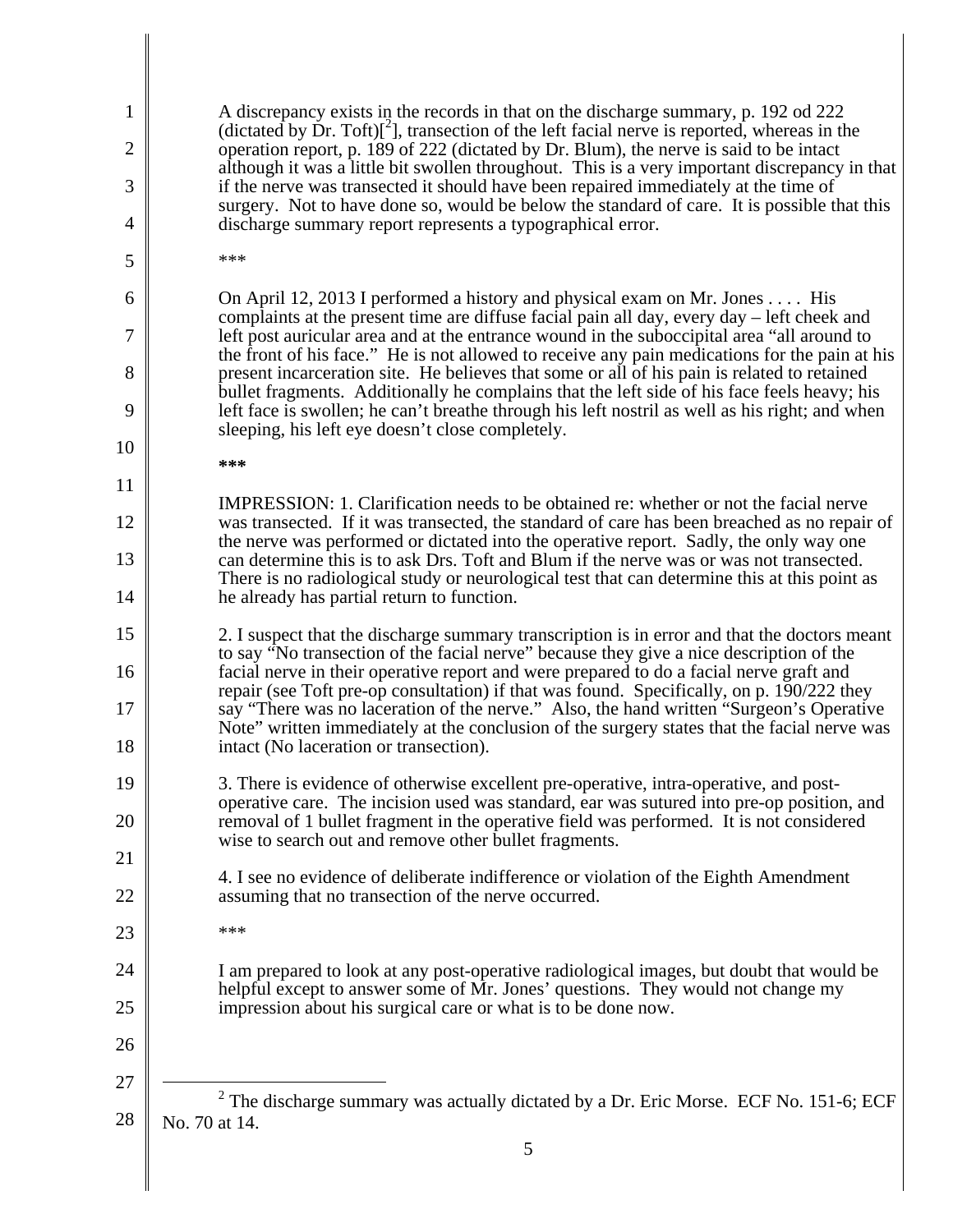1 2 3 4 5 ECF No. 142. In addition, Dr. Fee provided responses to questions plaintiff asked him. ECF Nos. 142 at 5, 145. In doing so, Dr. Fee noted that, based on his review of post-operative radiological images, not all bullet fragments were removed from plaintiff's face. *Id.* He further noted that he did not recommend further surgery to remove remaining fragments, as plaintiff could have a worse cosmetic and pain outcome. *Id.*

6

### **III. Plaintiff's Discovery Motions**

7 8 9 10 11 12 13 14 15 16 Plaintiff has filed three discovery-related motions. ECF Nos. 147, 148, 153. In two motions, plaintiff complains that he has received no response to his subpoenas from DRI Scripps or the Sacramento Sheriff's Department and that he cannot read the images from Mercy San Juan because he does not have access to a computer. ECF Nos. 147, 153. Plaintiff also complains that the disc from Mercy San Juan contains only images of "maxillofacial and head" and not *all* the images he asked for (which included scans of portions of plaintiff's body that are not relevant to this case). ECF No. 147. Plaintiff wants the court to order custody officials to print out the Mercy San Juan images for him and to reissue all three subpoenas. ECF Nos. 147, 153. Plaintiff argues that he needs the information he seeks from the third parties to properly oppose defendants' summary judgment motions. ECF No. 147.

17 18 19 20 21 22 23 24 25 26 Plaintiff's complaints regarding the third party subpoenas can be viewed in two ways: (1) as motions to compel and (2) as motions brought pursuant to Federal Rule of Civil Procedure 56(d) for additional time for discovery needed to oppose summary judgment. The motions fail as motions to compel because plaintiff failed to provide the third parties with a time and place for production of the requested items, as Federal Rule of Civil Procedure  $45(a)(1)(iii)$  requires. The motions also fail under Rule 56(d). Under that rule, where a party opposing summary judgment shows that he cannot present facts essential to the opposition, the court may: (1) defer consideration of the motion, (2) deny the motion, (3) allow time for further discovery, or (4) issue another appropriate order. Plaintiff's motions must be denied because he has failed to show that the information he seeks is essential to his oppositions.

27 28 Further, plaintiff does not explain why he needs the information he seeks in the subpoenas to oppose summary judgment. Plaintiff's primary contentions in this case are that defendants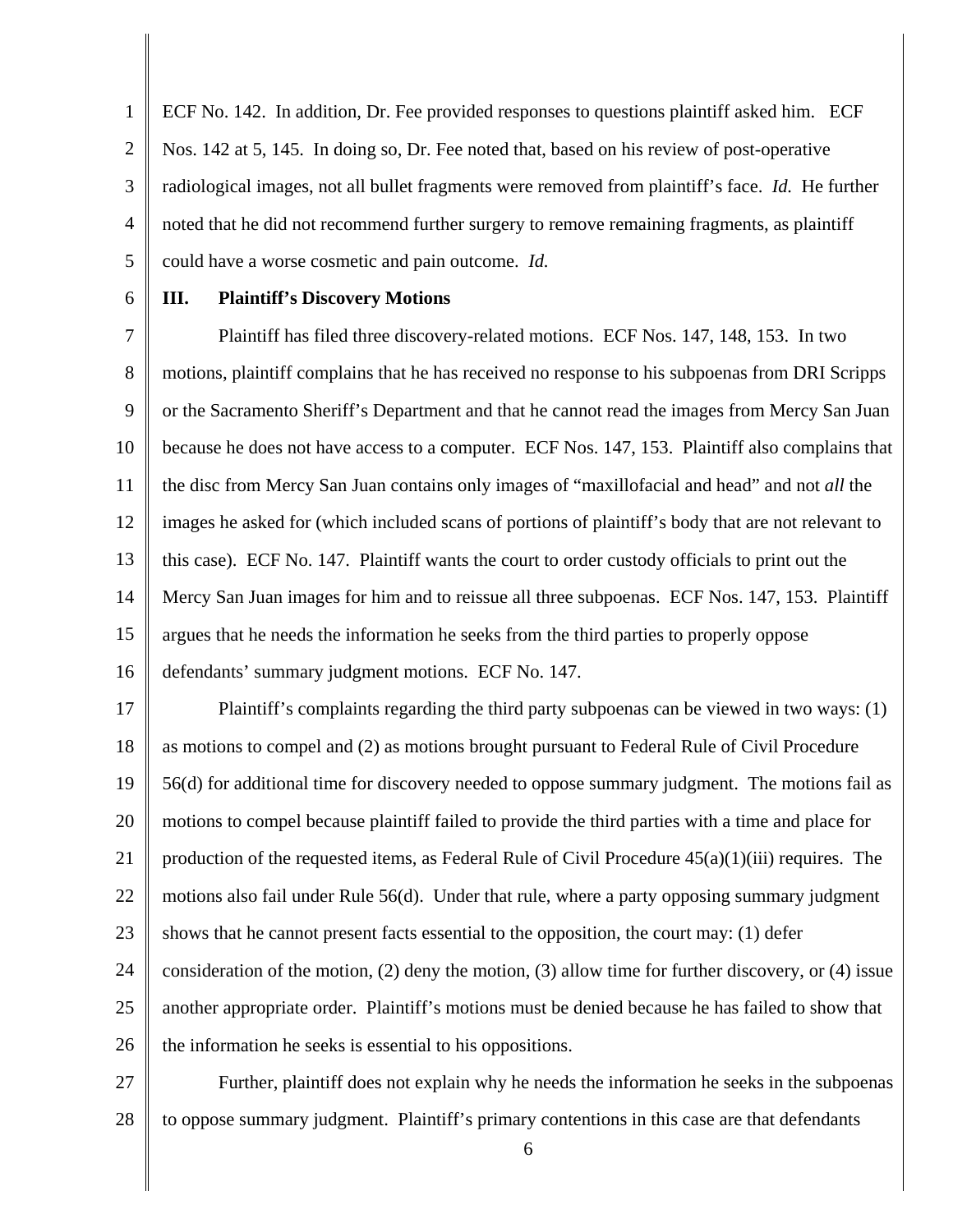| $\mathbf{1}$   | were deliberately indifferent to his serious medical needs when they: (1) failed to remove a bullet                                                                                                         |
|----------------|-------------------------------------------------------------------------------------------------------------------------------------------------------------------------------------------------------------|
| $\overline{2}$ | while representing that they had removed it and $(2)$ botched the suturing of his surgical incision. <sup>3</sup>                                                                                           |
| 3              | Presumably, plaintiff would like the radiological images to support his contention that defendants                                                                                                          |
| $\overline{4}$ | did not remove the bullet and hopes to receive a response from the Sheriff that no bullet was                                                                                                               |
| 5              | turned over during the surgery, as defendants contend. Even if plaintiff were to receive such                                                                                                               |
| 6              | evidence, which is exceedingly doubtful, $4$ the question before this court is not whether or not                                                                                                           |
| $\overline{7}$ | defendants removed a bullet from plaintiff's face. Rather, the question is whether defendants                                                                                                               |
| 8              | were deliberately indifferent to plaintiff's serious medical needs in the manner in which they                                                                                                              |
| 9              | performed the surgery. The court now has three medical experts – two presented by defendants                                                                                                                |
| 10             | and one appointed by the court – who opine that defendants complied with the standard of care in                                                                                                            |
| 11             | their treatment of the bullets, pellets, or fragments that lodged in plaintiff's face. ECF Nos. 142,                                                                                                        |
| 12             | 152-4, 151-5. Importantly, the court's neutral expert, Dr. Fee, states that reviewing post-                                                                                                                 |
| 13             | operative images "would not change my impression about [plaintiff's] surgical care." ECF No.                                                                                                                |
| 14             | 142 at 4. Thus, plaintiff has not shown that further discovery to obtain the x-ray images would                                                                                                             |
| 15             | reveal facts that would preclude summary judgment. Accordingly, the requests to renew the                                                                                                                   |
| 16             | subpoenas and for an order directing custody officials to print radiological images are denied.                                                                                                             |
| 17             | See Panatronic USA v. AT & T Corp., 287 F.3d 840, 846 (9th Cir. 2002) (affirming denial of Rule                                                                                                             |
| 18             | $56(f)$ <sup>5</sup> ] request where movant failed to "show how allowing additional discovery would have                                                                                                    |
| 19             | precluded summary judgment." (internal citation and quotation marks omitted)); see also Apache                                                                                                              |
| 20             | Survival Coal. v. United States, 21 F.3d 895, 911 n.17 (9th Cir. 1994) (it is within the court's                                                                                                            |
| 21             | <sup>3</sup> Plaintiff now additionally contends that defendants transected his facial nerve during the                                                                                                     |
| 22             | surgery and failed to repair it. ECF No. 161 at 7. The evidence plaintiff seeks has no bearing on<br>this issue, as Dr. Fee states that "the only way one can determine [whether the nerve was              |
| 23             | transected] is task Drs. Toft and Blum[.]" ECF No. 142 at 3. That is, none of the scans plaintiff<br>seeks, nor the bullet allegedly taken from his face, could shed light on this issue. Id. ("There is no |
| 24             | radiological study or neurological test that can determine [whether the nerve was transected] at                                                                                                            |
| 25             | this point $[.]$ ").                                                                                                                                                                                        |
| 26             | <sup>4</sup> See discussion in the Summary Judgment section, below.                                                                                                                                         |
| 27             | $5$ "Former Rule 56(f) of the Federal Rules of Civil Procedure became Rule 56(d) under the                                                                                                                  |
| 28             | 2010 Amendments to the Federal Rules." Naoko Ohno v. Yuko Yasuma, 723 F.3d 984, 990 n. 7<br>(9th Cir. 2013).                                                                                                |
|                | 7                                                                                                                                                                                                           |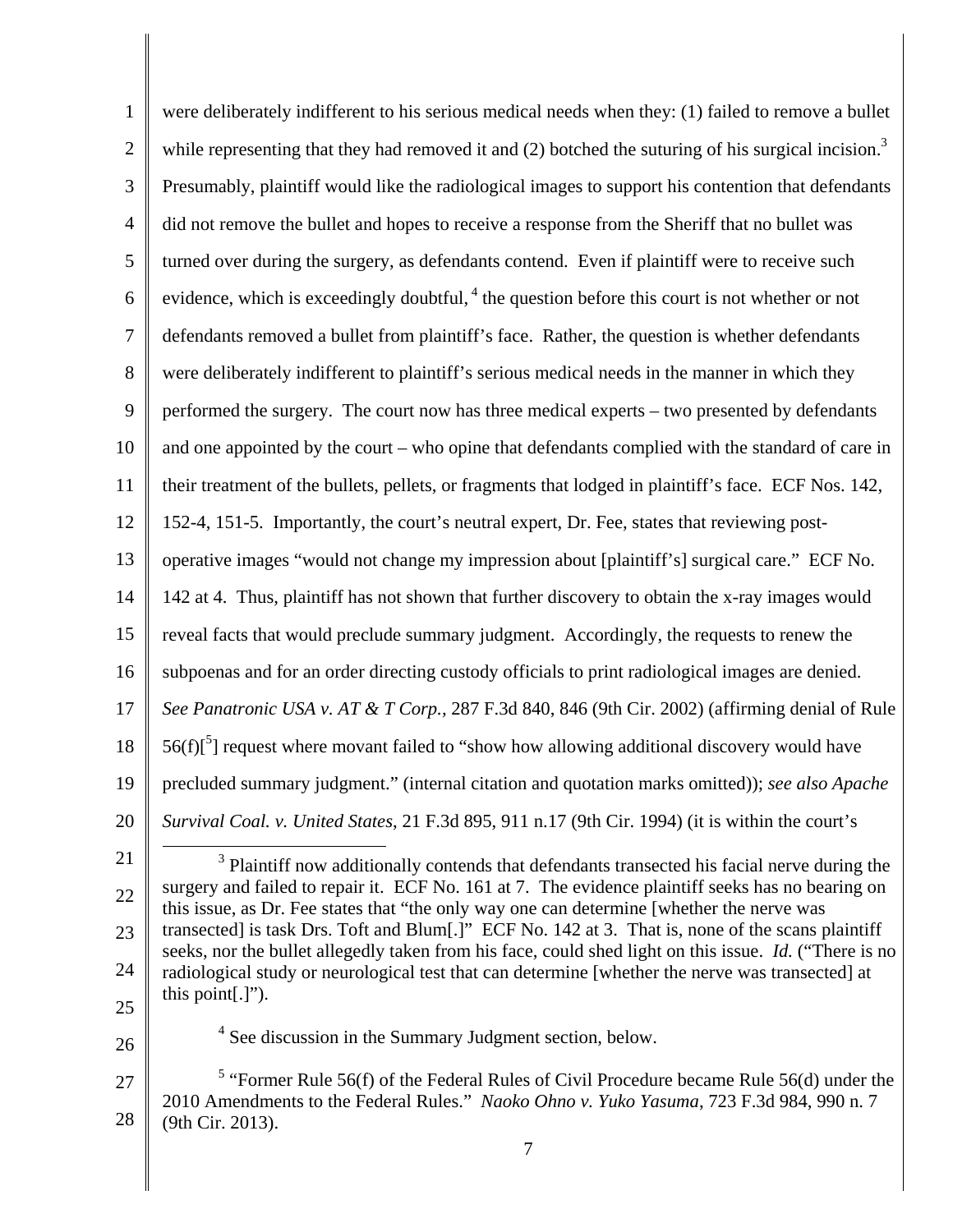1 2 discretion to deny further discovery under Rule 56(f) where the complaining party is only speculating about what it might discover).

3 4 5 6 7 8 9 10 11 In plaintiff's third motion, he complains that defendant Toft failed to submit to a deposition. ECF No. 148. According to plaintiff, he noticed the deposition and gave defendant Toft the choice of appearing or responding to written questions submitted by plaintiff through the mail. Plaintiff contends that received no response and he asks the court to compel defendant Toft to respond to the questions. Defendant Toft responds that the deposition notice was defective because it not served at least 33 days prior to the noticed date. ECF No. 150. Nevertheless, defendant Toft has provided answers to plaintiff's written questions. *Id.* Plaintiff has not objected to those responses in any way. Accordingly, the court denies this motion to compel as moot.

- 12
- 13

# **IV. Defendants' Motions for Summary Judgment**

#### **A. Summary Judgment Standard**

14 15 16 17 18 19 20 21 22 Summary judgment is appropriate when there is "no genuine dispute as to any material fact and the movant is entitled to judgment as a matter of law." Fed. R. Civ. P. 56(a). Summary judgment avoids unnecessary trials in cases in which the parties do not dispute the facts relevant to the determination of the issues in the case, or in which there is insufficient evidence for a jury to determine those facts in favor of the nonmovant. *Crawford-El v. Britton*, 523 U.S. 574, 600 (1998); *Anderson v. Liberty Lobby, Inc.*, 477 U.S. 242, 247-50 (1986); *Nw. Motorcycle Ass'n v. U.S. Dep't of Agric.*, 18 F.3d 1468, 1471-72 (9th Cir. 1994). At bottom, a summary judgment motion asks whether the evidence presents a sufficient disagreement to require submission to a jury.

23 24 25 26 27 28 The principal purpose of Rule 56 is to isolate and dispose of factually unsupported claims or defenses. *Celotex Cop. v. Catrett*, 477 U.S. 317, 323-24 (1986). Thus, the rule functions to "'pierce the pleadings and to assess the proof in order to see whether there is a genuine need for trial.'" *Matsushita Elec. Indus. Co., Ltd. v. Zenith Radio Corp.*, 475 U.S. 574, 587 (1986) (quoting Fed. R. Civ. P. 56(e) advisory committee's note on 1963 amendments). Procedurally, under summary judgment practice, the moving party bears the initial responsibility of presenting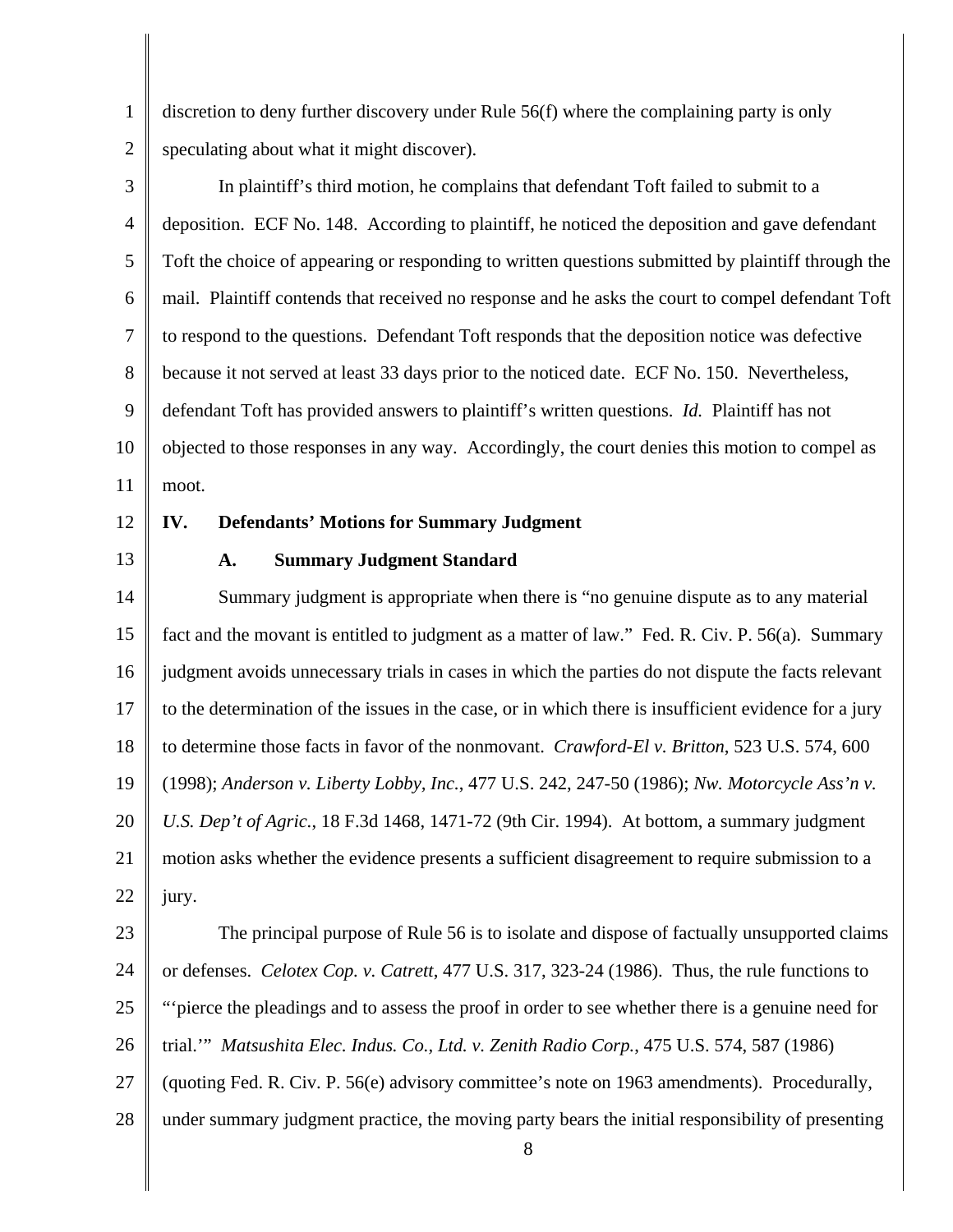1 2 3 4 5 6 the basis for its motion and identifying those portions of the record, together with affidavits, if any, that it believes demonstrate the absence of a genuine issue of material fact. *Celotex*, 477 U.S. at 323; *Devereaux v. Abbey*, 263 F.3d 1070, 1076 (9th Cir. 2001) (en banc). If the moving party meets its burden with a properly supported motion, the burden then shifts to the opposing party to present specific facts that show there is a genuine issue for trial. Fed. R. Civ. P. 56(e); *Anderson.*, 477 U.S. at 248; *Auvil v. CBS "60 Minutes"*, 67 F.3d 816, 819 (9th Cir. 1995).

7 8 9 10 11 12 13 14 15 16 17 18 19 20 21 22 A clear focus on where the burden of proof lies as to the factual issue in question is crucial to summary judgment procedures. Depending on which party bears that burden, the party seeking summary judgment does not necessarily need to submit any evidence of its own. When the opposing party would have the burden of proof on a dispositive issue at trial, the moving party need not produce evidence which negates the opponent's claim. *See e.g., Lujan v. National Wildlife Fed'n*, 497 U.S. 871, 885 (1990). Rather, the moving party need only point to matters which demonstrate the absence of a genuine material factual issue. *See Celotex*, 477 U.S. at 323- 24 (1986). ("[W]here the nonmoving party will bear the burden of proof at trial on a dispositive issue, a summary judgment motion may properly be made in reliance solely on the 'pleadings, depositions, answers to interrogatories, and admissions on file.'"). Indeed, summary judgment should be entered, after adequate time for discovery and upon motion, against a party who fails to make a showing sufficient to establish the existence of an element essential to that party's case, and on which that party will bear the burden of proof at trial. *See id.* at 322. In such a circumstance, summary judgment must be granted, "so long as whatever is before the district court demonstrates that the standard for entry of summary judgment, as set forth in Rule  $56(c)$ , is satisfied." *Id.* at 323.

23 24 25 26 27 28 To defeat summary judgment the opposing party must establish a genuine dispute as to a material issue of fact. This entails two requirements. First, the dispute must be over a fact(s) that is material, i.e., one that makes a difference in the outcome of the case. *Anderson*, 477 U.S. at 248 ("Only disputes over facts that might affect the outcome of the suit under the governing law will properly preclude the entry of summary judgment."). Whether a factual dispute is material is determined by the substantive law applicable for the claim in question. *Id.* If the opposing party

9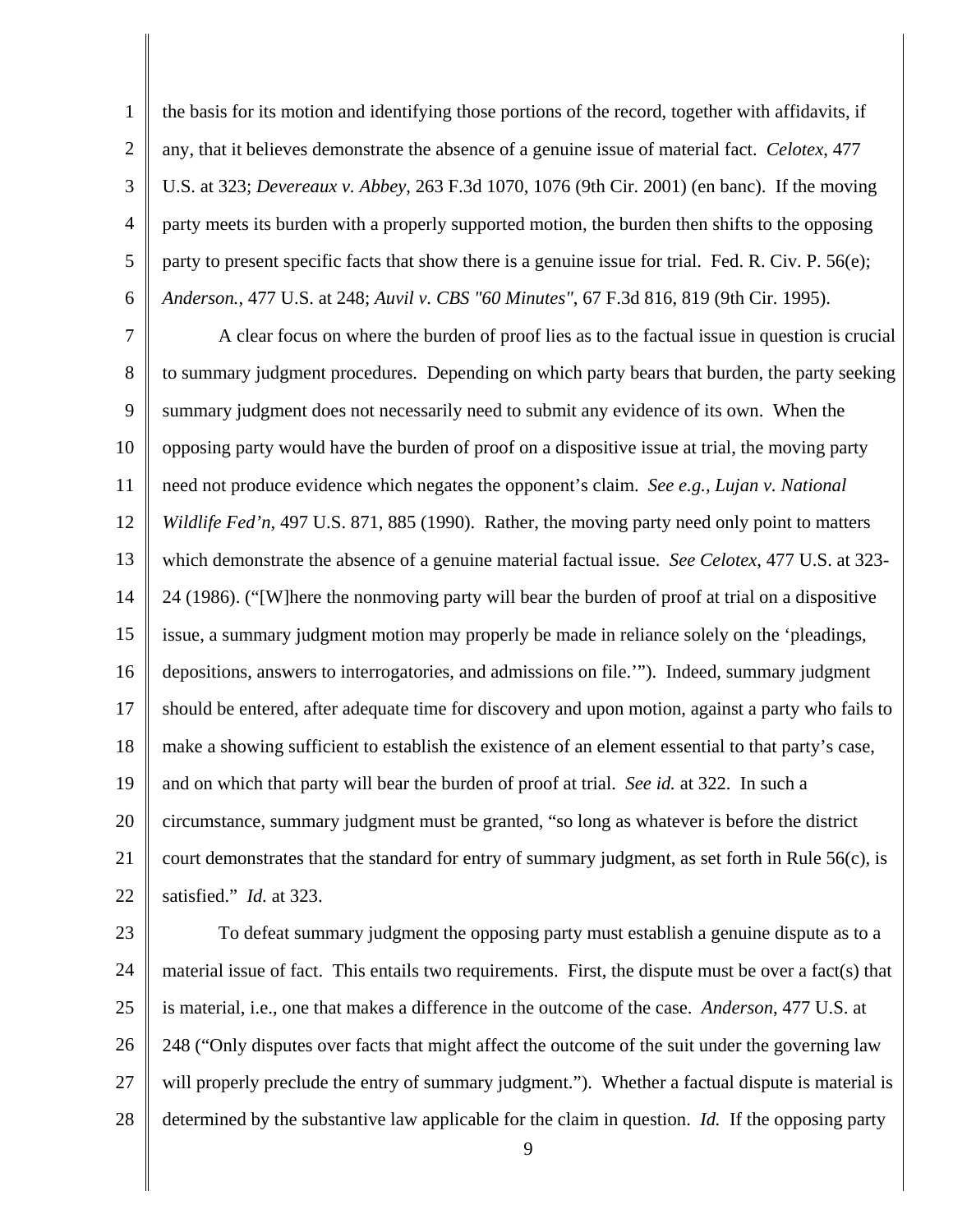1 2 3 4 is unable to produce evidence sufficient to establish a required element of its claim that party fails in opposing summary judgment. "[A] complete failure of proof concerning an essential element of the nonmoving party's case necessarily renders all other facts immaterial." *Celotex*, 477 U.S. at 322.

5 6 7 8 9 10 11 12 13 14 15 16 17 18 19 20 21 Second, the dispute must be genuine. In determining whether a factual dispute is genuine the court must again focus on which party bears the burden of proof on the factual issue in question. Where the party opposing summary judgment would bear the burden of proof at trial on the factual issue in dispute, that party must produce evidence sufficient to support its factual claim. Conclusory allegations, unsupported by evidence are insufficient to defeat the motion. *Taylor v. List*, 880 F.2d 1040, 1045 (9th Cir.1989). Rather, the opposing party must, by affidavit or as otherwise provided by Rule 56, designate specific facts that show there is a genuine issue for trial. *Anderson*, 477 U.S. at 249; *Devereaux*, 263 F.3d at 1076. More significantly, to demonstrate a genuine factual dispute the evidence relied on by the opposing party must be such that a fair-minded jury "could return a verdict for [him] on the evidence presented." *Anderson*, 477 U.S. at 248, 252. Absent any such evidence there simply is no reason for trial. The court does not determine witness credibility. It believes the opposing party's evidence, and draws inferences most favorably for the opposing party. *See id.* at 249, 255; *Matsushita*, 475 U.S. at 587. Inferences, however, are not drawn out of "thin air," and the proponent must adduce evidence of a factual predicate from which to draw inferences. *American Int'l Group, Inc. v. American Int'l Bank*, 926 F.2d 829, 836 (9th Cir.1991) (Kozinski, J., dissenting) (citing *Celotex*, 477 U.S. at 322). If reasonable minds could differ on material facts at

22 23 24 25 26 27 issue, summary judgment is inappropriate. *See Warren v. City of Carlsbad*, 58 F.3d 439, 441 (9th Cir. 1995). On the other hand, the opposing party "must do more than simply show that there is some metaphysical doubt as to the material facts . . . . Where the record taken as a whole could not lead a rational trier of fact to find for the nonmoving party, there is no 'genuine issue for trial.'" *Matsushita*, 475 U.S. at 587 (citation omitted). In that case, the court must grant summary judgment.

28 /////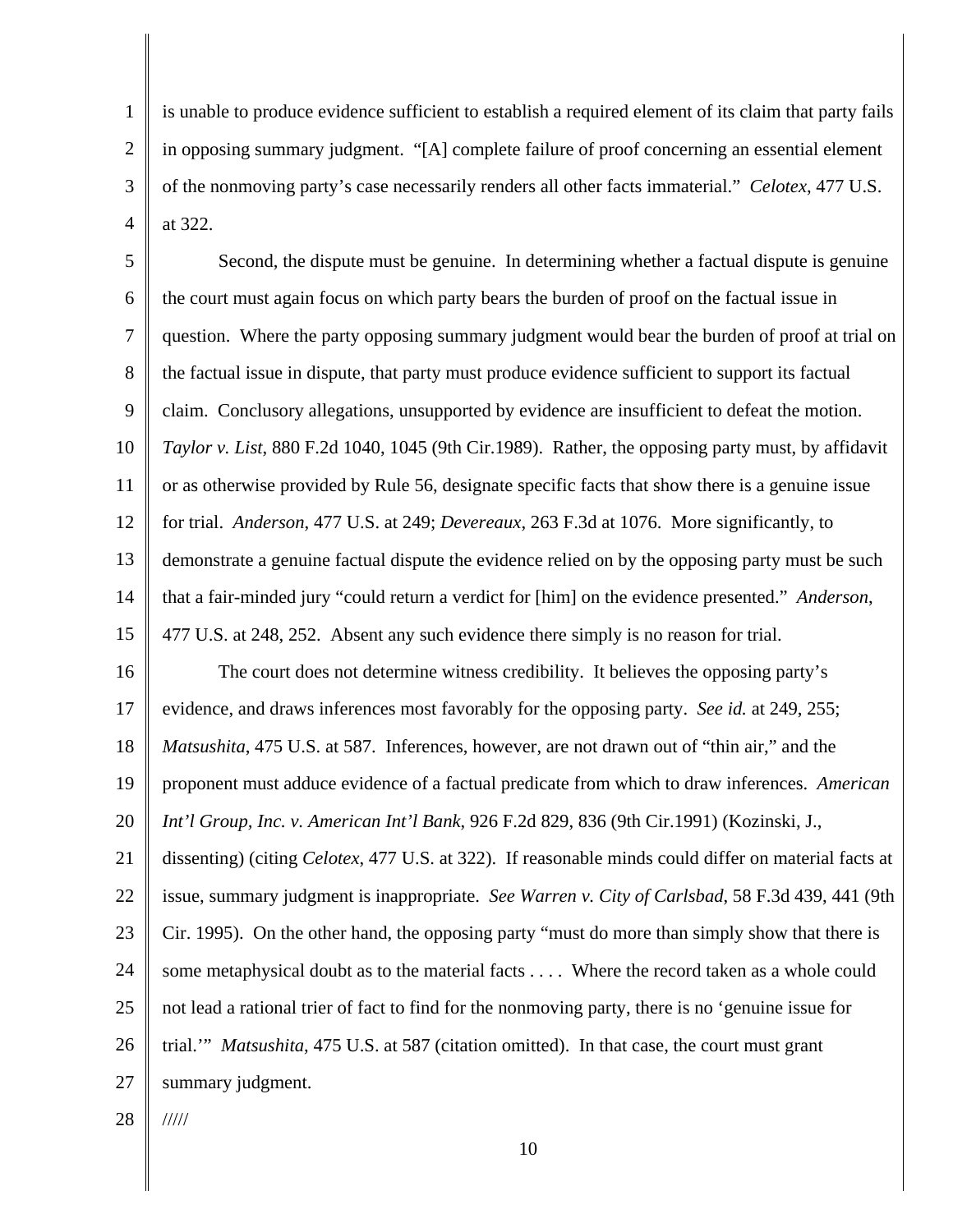1 2 3 4 5 Concurrent with the instant motions, defendants advised plaintiff of the requirements for opposing a motion pursuant to Rule 56 of the Federal Rules of Civil Procedure. ECF Nos. 151, 152; *see Woods v. Carey*, 684 F.3d 934 (9th Cir. 2012); *Rand v. Rowland*, 154 F.3d 952, 957 (9th Cir. 1998) (en banc), *cert. denied*, 527 U.S. 1035 (1999), and *Klingele v. Eikenberry*, 849 F.2d 409 (9th Cir. 1988).

6

## **B. Analysis**

7 8 9 10 Plaintiff alleges that defendants violated his rights under the Eighth Amendment to the U.S. Constitution by failing to remove a shotgun pellet from his face, failing to properly stitch the surgical incision around his ear (ECF No. 38 at 1-4), and transecting his facial nerve but not repairing it (ECF No. 161 at 7).

11 12 13 14 15 16 17 18 19 20 The Eighth Amendment to the U.S. Constitution protects prisoners from inhumane methods of punishment and inhumane conditions of confinement. *Morgan v. Morgensen*, 465 F.3d 1041, 1045 (9th Cir. 2006). To show that medical care was so deficient as to violate the guarantee of the Eighth Amendment, a plaintiff must show that he had a serious medical need and that the defendant's response to that need was deliberately indifferent. *Jett v. Penner*, 439 F.3d 1091, 1096 (9th Cir. 2006); *see also Estelle v. Gamble*, 429 U.S. 97, 106 (1976). A serious medical need exists if the failure to treat the plaintiff's condition could result in further significant injury or the unnecessary and wanton infliction of pain. *Jett*, 439 F.3d at 1096. A defendant has been deliberately indifferent if he was (a) subjectively aware of the serious medical need and (b) failed to adequately respond. *Farmer v. Brennan*, 511 U.S. 825, 828 (1994).

21 22 Neither a defendant's negligence nor a plaintiff's general disagreement with the treatment he received suffices to establish deliberate indifference. *Estelle*, 429 U.S. at 106; *Jackson v.* 

23 *McIntosh*, 90 F.3d 330, 331 (9th Cir. 1996); *Hutchinson v. United States*, 838 F.2d 390, 394 (9th

24 25 Cir. 1988). Rather, the plaintiff must show that the course chosen by the defendant was medically unacceptable under the circumstances. *Jackson*, 90 F.3d at 332.

26 It is undisputed that plaintiff's shotgun wounds presented a serious medical need.

- 27 Defendants argue, however, that their response was within the standard of care (i.e., not
- 28 negligent) and thus, by necessity, not deliberately indifferent. Here, the medical evidence before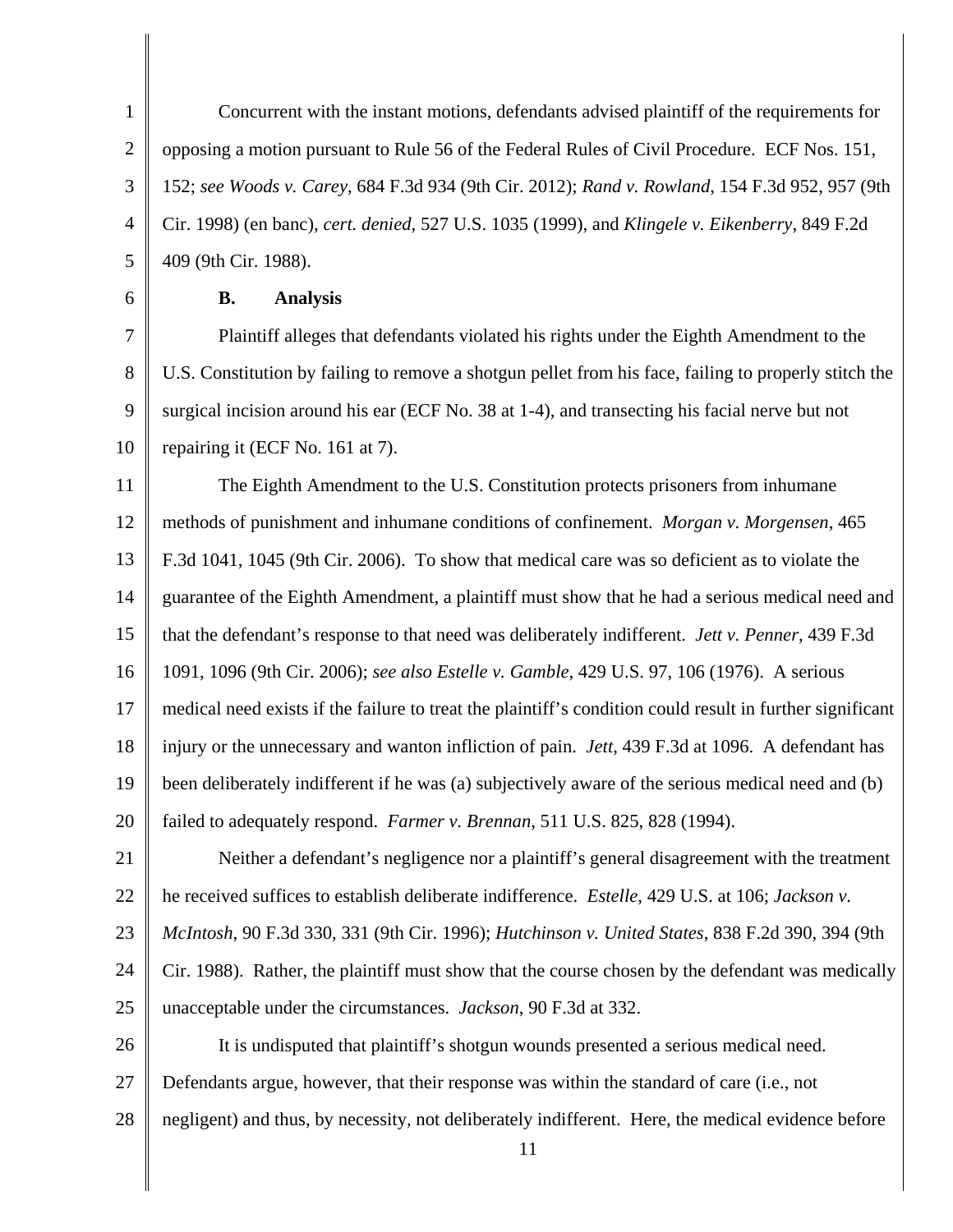| $\mathbf{1}$   | the court could not enable a rational trier of fact to conclude that defendants' conduct was                                                                |
|----------------|-------------------------------------------------------------------------------------------------------------------------------------------------------------|
| $\overline{2}$ | deliberately indifferent. See Matsushita, 475 U.S. at 587. Indeed, the record before the court                                                              |
| 3              | shows adequate care was provided. That evidence consists of plaintiff's medical records and the                                                             |
| $\overline{4}$ | opinions of three otolaryngology experts: Drs. Sykes, Siddique, and Fee.                                                                                    |
| 5              | Defendant Toft's expert, Dr. Jonathan Sykes, is an otolaryngologic surgeon and professor                                                                    |
| 6              | of facial plastic and reconstructive surgery at the University of California, Davis. ECF No. 151-5                                                          |
| 7              | 1. Dr. Sykes reviewed plaintiff's pertinent medical records from Mercy San Juan, including                                                                  |
| 8              | defendant Toft's March 9, 2009 consultation report, defendant Blum's March 9, 2009 operative                                                                |
| 9              | report, and Dr. Eric Morse's March 10, 2009 discharge summary. <i>Id.</i> 13. Dr. Sykes summarizes                                                          |
| 10             | those records, stating that defendant Toft's review of plaintiff's CT scans revealed a bullet                                                               |
| 11             | fragment below the interior left zygomatic arch, a zygomatic arch fracture, and a bullet fragment                                                           |
| 12             | posterior to the left mandibular condyle. <i>Id.</i> $\mathbb{I}$ 3.b. Defendant Toft's physical examination of                                             |
| 13             | plaintiff revealed complete facial paralysis on all left branches, an intact hypoglossal nerve, intact                                                      |
| 14             | sensation in the V1-V2-V3 distribution, and complete eye closure. <i>Id.</i> Defendant Toft explained                                                       |
| 15             | the risks and benefits of surgery to plaintiff, including the risks of a large facial scar, leg scar                                                        |
| 16             | from nerve harvest, permanent facial paralysis, synkinesis, dry eye, exposed eye, hematoma, and                                                             |
| 17             | poor outcome. <i>Id.</i> 13.c. Dr. Sykes declares:                                                                                                          |
| 18             | It is my medical opinion, to a reasonable degree of medical probability, that all                                                                           |
| 19             | aspects of care provided by Dr. Toft to Mr. Jones were keeping with the<br>appropriate standard of care:                                                    |
| 20             | Dr. Toft performed an appropriate evaluation of Mr. Jones and<br>a.                                                                                         |
| 21             | conducted a proper evaluation of Mr. Jones' CT scans.                                                                                                       |
| 22             | Dr. Toft rendered appropriate and adequate care to Mr. Jones. The<br>b.<br>bullet fragment was embedded behind the parotid gland. Given its                 |
| 23             | location, it was entirely appropriate for Dr. Blum and Dr. Toft to decide<br>not to remove the bullet fragment. Surgically removing a bullet from such      |
| 24             | a location would pose additional risks to Mr. Jones' facial nerve.                                                                                          |
| 25             | Further, Mr. Jones' clamed facial paralysis was caused by the<br>$\mathbf{c}$ .<br>bullet entering his face and damaging the surrounding nerves. Any bullet |
| 26             | remnants left in Mr. Jones's face are not the source of his facial paralysis,<br>nor did the surgery itself contribute to the paralysis.                    |
| 27             | I understand plaintiff contends that the surgical incision was<br>d.                                                                                        |
| 28             | improperly sutured, causing him pain. It is my opinion to a medical<br>degree of probability that the incision was made and sutured appropriately           |
|                | 12                                                                                                                                                          |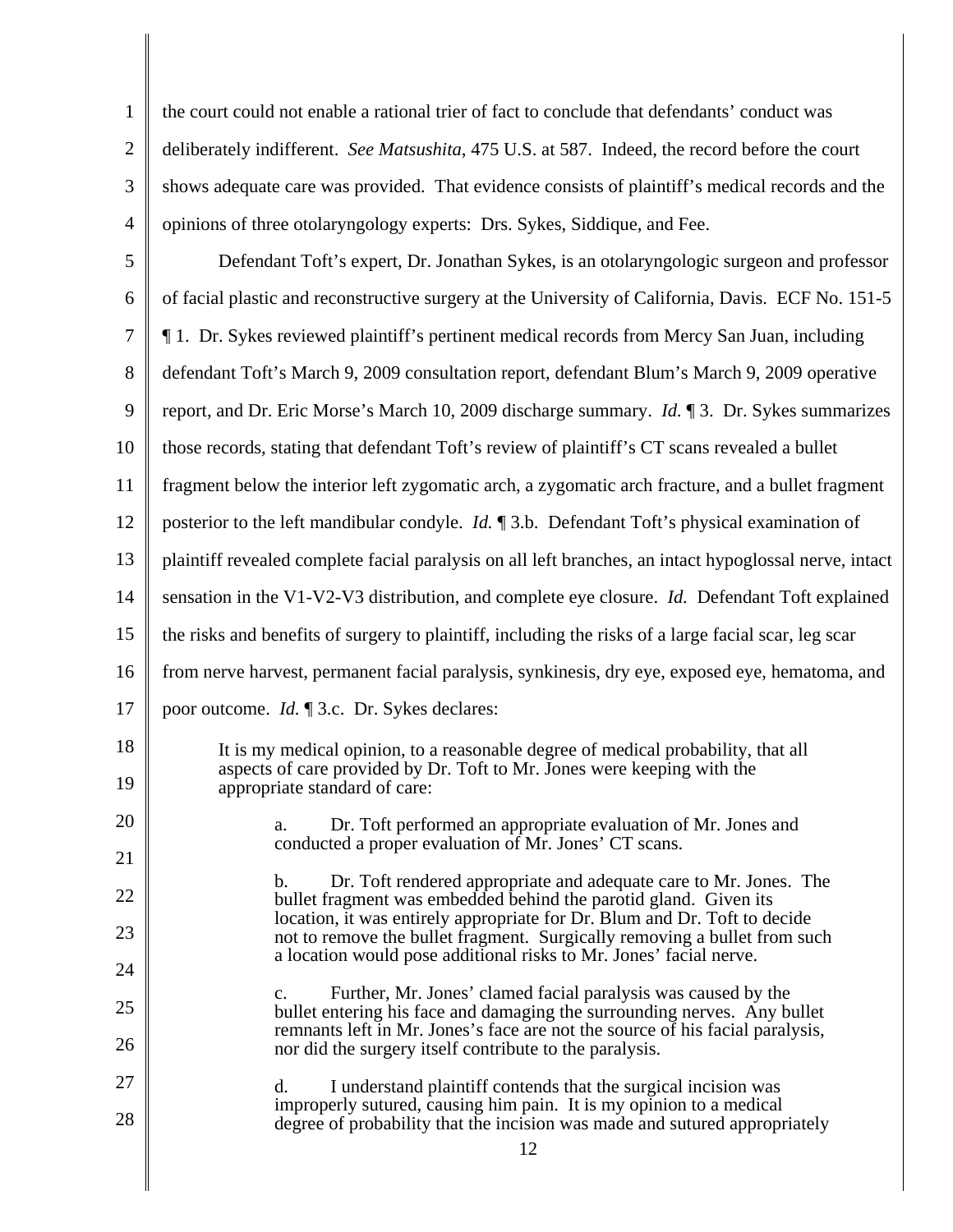| 1              | and not the cause of plaintiff's ear pain. In order to carry out the                                                                                                                                                                      |
|----------------|-------------------------------------------------------------------------------------------------------------------------------------------------------------------------------------------------------------------------------------------|
| $\overline{2}$ | parotidectomy, the surgeons made a standard preauricular incision with<br>cervical extension. This incision was specifically modified to give                                                                                             |
| 3              | adequate exposure for this procedure. Following the completion of the<br>surgery, the surgeons appropriately sutured the skin layers with 4-0 Vicryl<br>and 6-0 nylon. This is the standard manner in which a surgical incision,          |
| $\overline{4}$ | such as this one, is closed. Thus, both Dr. Toft and Dr. Blum were within<br>the standard of care in closing the incision. It is also my opinion to a                                                                                     |
| 5              | medical degree of probability that the surgical incision is not the source of<br>plaintiff's ear pain. Rather, any pain plaintiff has experienced is a result                                                                             |
| 6              | of the initial trauma from the gunshot blast to his face and neck.                                                                                                                                                                        |
| $\overline{7}$ | $Id. \P 5.$                                                                                                                                                                                                                               |
| 8              | Dr. Blum's expert, Dr. Shoab Siddique, is an otolaryngologist practicing with the Mercy                                                                                                                                                   |
| 9              | Medical Group in Sacramento. ECF No. 152-4 at $\P$ 1. Dr. Siddique has performed                                                                                                                                                          |
| 10             | parotidectomies similar to the one at the heart of this case. <i>Id.</i> $\mathbb{I}$ 3. He is familiar with facial                                                                                                                       |
| 11             | paralysis caused by damage to the parotid gland and facial nerve. <i>Id.</i> $\mathbb{I}$ 4. Dr. Siddique reviewed                                                                                                                        |
| 12             | plaintiff's medical records from Mercy San Juan at the time of his parotidectomy as well as a                                                                                                                                             |
| 13             | number of later records, including Dr. Fee's report and a 2010 CT scan. <i>Id.</i> $\P$ 5, 11. Dr.                                                                                                                                        |
| 14             | Siddique declares:                                                                                                                                                                                                                        |
| 15             | It is my opinion, based on the records outlined above and my background,                                                                                                                                                                  |
| 16             | training and experience, [that] Dr. Blum met the applicable standard of care<br>during the facial operation. In my opinion, Dr. Blum used the level of skill,<br>knowledge, and care expected of other surgeons under the same or similar |
| 17             | circumstances.                                                                                                                                                                                                                            |
| 18             | Dr. Blum appropriately used a facial nerve monitor while performing the surgery.<br>He then properly located and followed the facial nerve. At that point, Dr. Blum                                                                       |
| 19             | appropriately stimulated the nerve and determined that there was no reaction in<br>Plaintiff's face or the nerve monitor. In addition, Dr. Blum properly removed the                                                                      |
| 20             | bullet near the facial nerve and appropriately set the zygomatic arch into position.                                                                                                                                                      |
| 21             | The standard of care did not require Dr. Blum to remove every shotgun bullet in<br>Plaintiff's face. As shown by the CT scan of Plaintiff's head in June 2010, the                                                                        |
| 22             | bullet fragments were located in Plaintiff's infratemporal fossa. The<br>infratemporal fossa is a cavity situated below and medial to the zygomatic arch,                                                                                 |
| 23             | deep within the face. Since the fragments were located so deep within Plaintiff's<br>face, attempted removal of the bullets could have caused more harm than benefit                                                                      |
| 24             | to Plaintiff. Dr. Blum appropriately removed the bullet near the facial nerve.                                                                                                                                                            |
| 25             | However, the standard of care did not require Dr. Blum to remove the bullets in<br>the infratemporal fossa.                                                                                                                               |
| 26             | Furthermore, it is my medical opinion that Dr. Blum did not cause or contribute to<br>Plaintiff's injuries. The facial nerve is an extremely sensitive area. Even slight                                                                  |
| 27             | damage or swelling can cause permanent facial paralysis. In fact, a well known<br>risk of parotidectomy is permanent facial paralysis.                                                                                                    |
| 28             |                                                                                                                                                                                                                                           |
|                | 13                                                                                                                                                                                                                                        |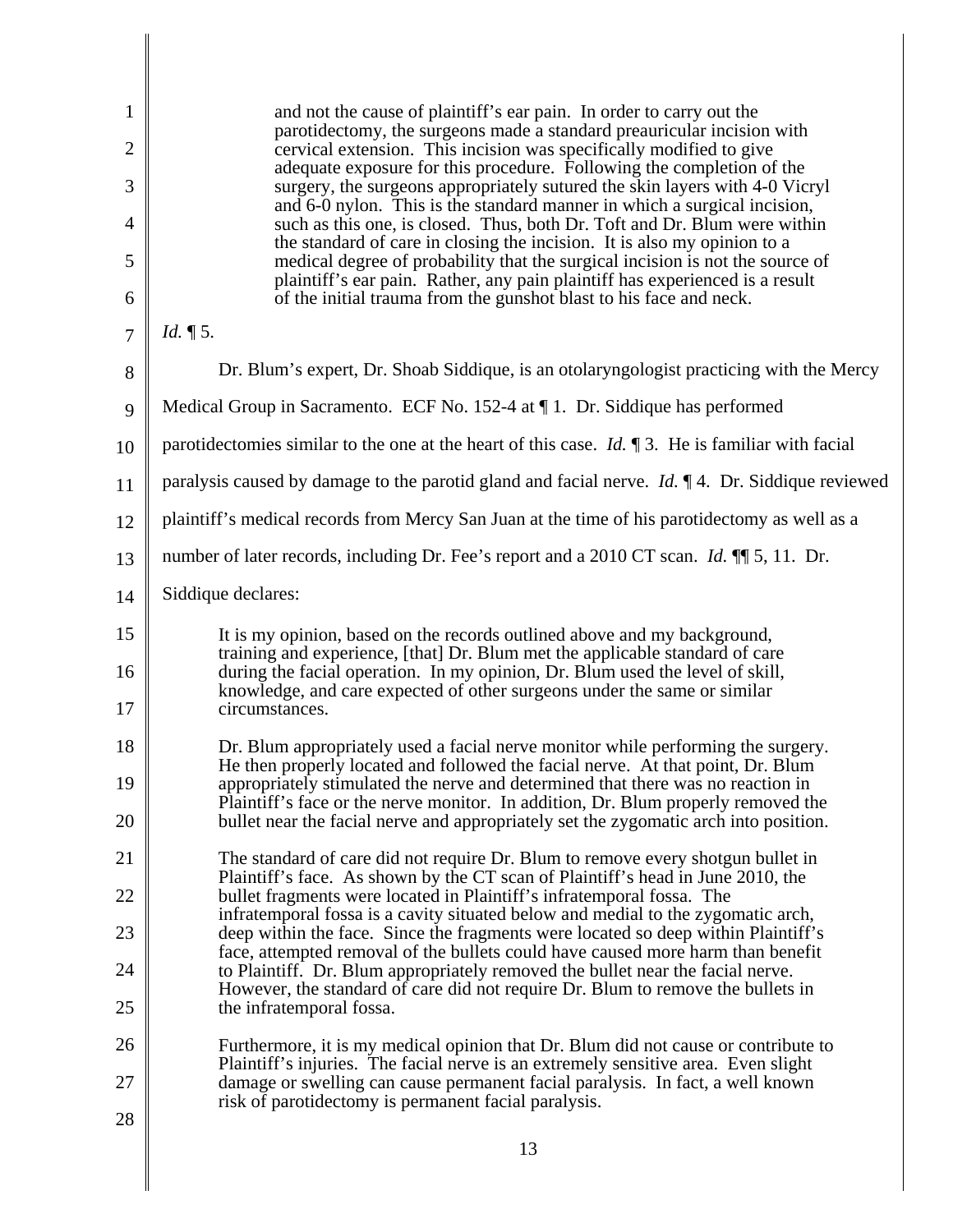| Here, Plaintiff's left side of his face was already paralyzed before the surgery. In<br>addition, once Dr. Blum located the nerve, stimulation through the facial nerve                                                                               |
|-------------------------------------------------------------------------------------------------------------------------------------------------------------------------------------------------------------------------------------------------------|
| monitor revealed no facial movement or EMG stimulation on the facial nerve<br>monitor. Accordingly, the nerve was damaged before Dr. Blum performed the                                                                                               |
| surgery. No act or omission by Dr. Blum caused or contributed to Plaintiff's<br>facial paralysis. This opinion is based on a reasonable degree of medical                                                                                             |
| probability.                                                                                                                                                                                                                                          |
| In sum, Dr. Blum's treatment and care was within the standard of care for a<br>surgeon under the same or similar circumstances. In addition, no act or inaction                                                                                       |
| caused or contributed to Plaintiff's injuries.                                                                                                                                                                                                        |
| <i>Id.</i> II 9-14. As to plaintiff's contentions regarding the suturing of the surgical incision, Dr.                                                                                                                                                |
| Siddique declares:                                                                                                                                                                                                                                    |
| In a parotidectomy, an incision is made in front of the ear down to the neck. At<br>no point is the ear removed or severed from its foundation. Therefore, it is                                                                                      |
| impossible that a parotidectomy would result in an ear being significantly<br>misplaced. If the incision is sutured too tightly, it is possible that the ear would                                                                                    |
| shift very slightly following the procedure.                                                                                                                                                                                                          |
| In the extremely rare circumstance that a parotidectomy resulted in a slight shift<br>of an ear, such a result would be simply cosmetic. The shifting of the ear would                                                                                |
| not cause an ear infection, pain, or any other discomfort. Furthermore, a slight                                                                                                                                                                      |
| shift of the ear or a resulting scar would not indicate a violation of the standard of<br>care in a parotidectomy.                                                                                                                                    |
| Although it is common to have some blood remain in the ear canal after surgery,<br>the blood will simply dry and fall out of the ear following surgery. The blood will                                                                                |
| not remain nor will it cause infection. There is no need to drain the ear of this<br>blood. Medically, Plaintiff's allegation that there was "massive blood stuck in<br>Plaintiff's ear" is nonsensical and would not have resulted from the surgery. |
| ECF No. 152-3, Ex. B, <b>[1]</b> 7-9.                                                                                                                                                                                                                 |
| The court's neutral expert, Dr. Fee, also opined that the treatment plaintiff received from                                                                                                                                                           |
| defendants fell within the standard of care (as transcribed above), with one possible exception.                                                                                                                                                      |
| ECF No. 142. Dr. Fee noted that a discharge summary reported that plaintiff's facial nerve was                                                                                                                                                        |
| transected but the operative report said the nerve was intact. ECF No. 142 at 2. According to Dr.                                                                                                                                                     |
| Fee, "if the nerve was transected it should have been repaired immediately. Not to have done so,                                                                                                                                                      |
| would be below the standard of care." <i>Id.</i> Dr. Fee notes that "the only way one can determine                                                                                                                                                   |
| this is to ask Drs. Toft and Blum if the nerve was or was not transected. There is no radiological                                                                                                                                                    |
| study or neurological test that can determine this at this point $\dots$ ." <i>Id.</i> at 3. Based on this                                                                                                                                            |
| portion of Dr. Fee's report, plaintiff now argues that defendants violated his Eighth Amendment                                                                                                                                                       |
| rights by transecting his facial nerve and failing to repair it.                                                                                                                                                                                      |
|                                                                                                                                                                                                                                                       |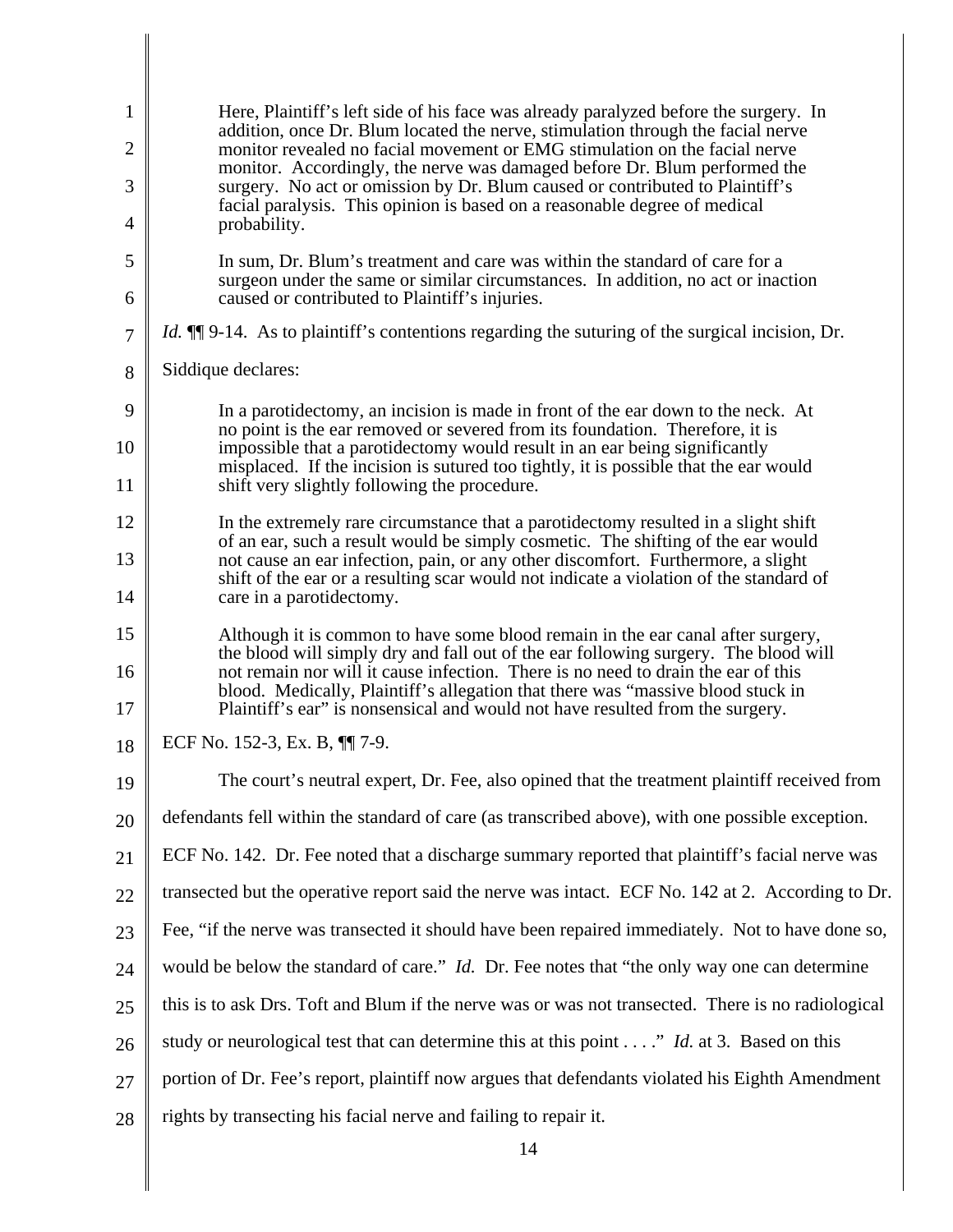| $\mathbf{1}$   | Dr. Fee suspects, however, that the discharge summary's notation that the nerve was                                                                                                                                                                |
|----------------|----------------------------------------------------------------------------------------------------------------------------------------------------------------------------------------------------------------------------------------------------|
| $\overline{2}$ | transected was a typographical error, because defendants "give a nice description of the facial                                                                                                                                                    |
| 3              | nerve in their operative report and were prepared to do a facial nerve graft and repair (see Toft                                                                                                                                                  |
| $\overline{4}$ | pre-op consultation) if that was found." <i>Id.</i> Specifically, notes Dr. Fee, defendants wrote in the                                                                                                                                           |
| 5              | operative report, "There was no laceration of the nerve." <i>Id.</i> at 4; ECF No. 70 at 11-12. "Also,                                                                                                                                             |
| 6              | the hand written 'Surgeon's Operative Note' written immediately at the conclusion of the surgery                                                                                                                                                   |
| $\overline{7}$ | states that the facial nerve was intact (No laceration or transection)." ECF No. 142 at 4.                                                                                                                                                         |
| 8              | The discharge summary referred to by Dr. Fee was authored by Dr. Eric Morse on March                                                                                                                                                               |
| 9              | 10, 2009, the day plaintiff was discharged. ECF No. 70 at 14. As one of three "discharge"                                                                                                                                                          |
| 10             | diagnoses," Dr. Morse wrote, "Transection of left facial nerve." Id. However, as Dr. Fee                                                                                                                                                           |
| 11             | summarized in his report, all other records of the surgery show that plaintiff's facial nerve was                                                                                                                                                  |
| 12             | not transected. Defendants have provided further clarification in declarations. Dr. Toft declares:                                                                                                                                                 |
| 13             | Dr. Morse was the Trauma Surgeon on call the day of discharge for Mr. Jones.                                                                                                                                                                       |
| 14             | Dr. Morse had no involvement in Mr. Jones's facial surgical procedure and the<br>reference to a transected facial nerve in his discharge summary is a mistake. I<br>assisted in the surgery performed by Dr. Mitchell Blum and we found the facial |
| 15<br>16       | nerve intact and it was not transected. Dr. Blum's operative report correctly<br>indicates there was no laceration to the facial nerve.                                                                                                            |
| 17             | ECF No. 151-6 at 2. Dr. Blum similarly declares:                                                                                                                                                                                                   |
| 18             | I specifically recall that plaintiff's left facial nerve was not transected, which is                                                                                                                                                              |
| 19             | why I noted in my operation report that the nerve was intact. This is also why<br>there is no mention of repairing the nerve in my report-this was not necessary                                                                                   |
| 20             | because the nerve was intact.                                                                                                                                                                                                                      |
| 21             | ECF No. 152-11, Ex. F, 13. Regarding the discrepancy, Dr. Siddique notes:                                                                                                                                                                          |
| 22             | In my experience, an operative report is more accurate than a discharge summary,                                                                                                                                                                   |
| 23             | and is more reliable where there is a discrepancy between the two regarding what<br>took place during a surgery. This is because operative reports are generally                                                                                   |
| 24             | dictated shortly after a surgery, whereas discharge summaries are dictated at a<br>later time. Further, discharge summaries are generally done by a doctor who did                                                                                 |
| 25             | not actually perform the surgery (as is the case here), while operative reports are<br>authored by a physician with firsthand knowledge of the surgery.                                                                                            |
| 26             | In my experience, it is not unheard of for a typographical error to appear in a                                                                                                                                                                    |
| 27             | discharge summary. While physicians generally proofread their dictations,<br>occasionally a mistake is missed. It is reasonable to conclude that the notation in                                                                                   |
| 28             | the discharge summary that the left facial nerve was transected was a<br>typographical error, in light of Dr. Blum's declaration stating that the nerve was                                                                                        |
|                | 15                                                                                                                                                                                                                                                 |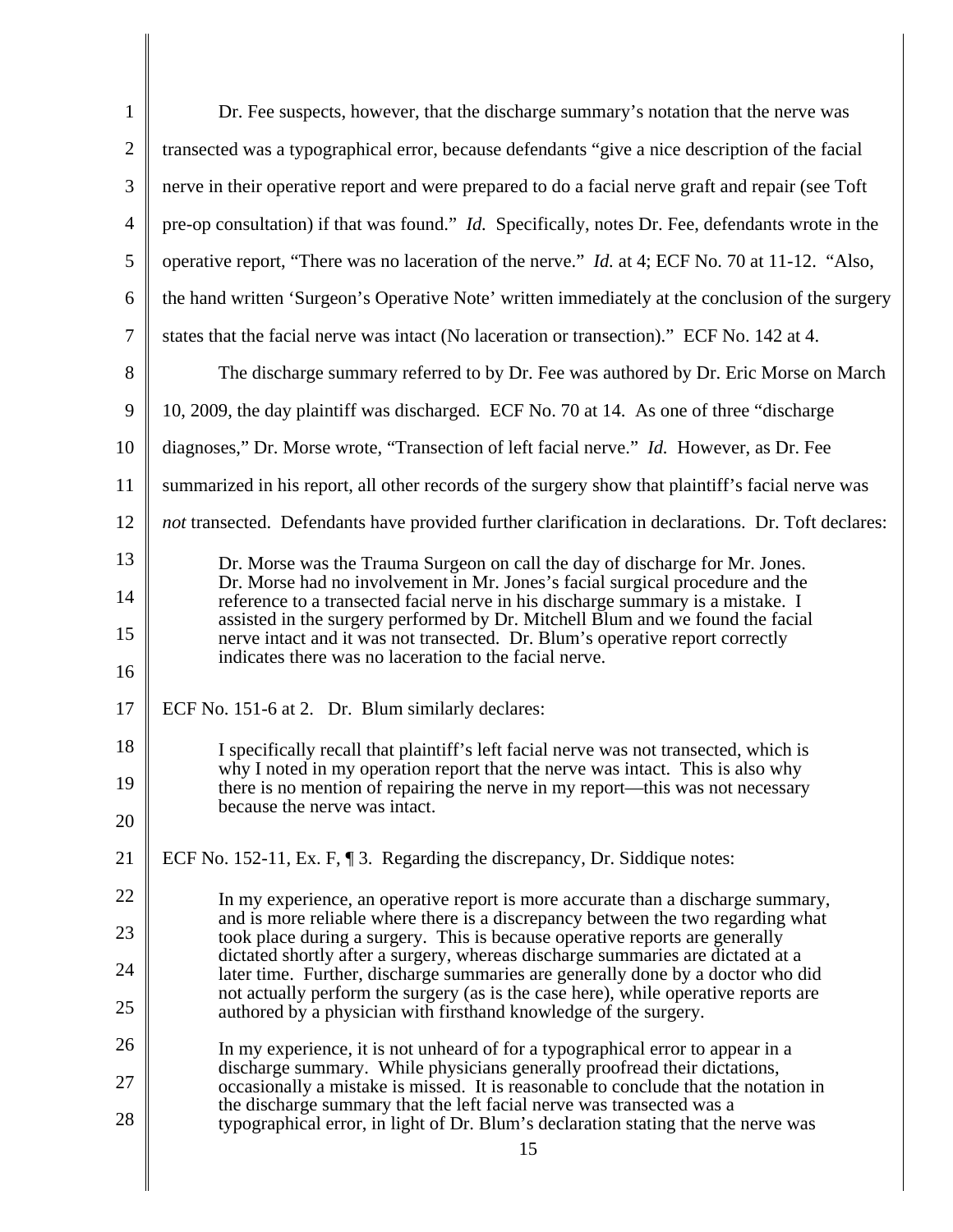| 1              | not transected.                                                                                                                                                                                                                                       |
|----------------|-------------------------------------------------------------------------------------------------------------------------------------------------------------------------------------------------------------------------------------------------------|
| 2              | In his report, Dr. Fee noted several findings that I believe to be inconsistent with                                                                                                                                                                  |
| 3              | the conclusion that Plaintiff's facial nerve was transected during the subject<br>surgery.                                                                                                                                                            |
| $\overline{4}$ | Specifically, on page 3 of his report Dr. Fee noted the following findings: "Facial"                                                                                                                                                                  |
| 5              | Nerve function: Forehead $-25\%$ of normal, Eye $-90\%$ of normal, Midface $-50\%$<br>of normal, Lower face – 50% of normal." If the main trunk of the left facial nerve                                                                              |
| 6              | was transected during the subject surgery, all of these findings would have been<br>0%. If one of the branches of the left facial nerve was transected during the                                                                                     |
| 7              | subject surgery, then at least one of these findings would have been 0%. The<br>findings as noted are inconsistent with any transection of the left cranial nerve<br>whatsoever.                                                                      |
| 8              |                                                                                                                                                                                                                                                       |
| 9              | Dr. Fee also made the following finding on page 3 of his report: "Cranial nerves<br>7 decreased facial movement" The No. 7 cranial nerve is the main nerve at<br>issue in this litigation. If the left facial nerve was in fact transected during the |
| 10             | subject surgery, this finding would have been "no facial movement."                                                                                                                                                                                   |
| 11             |                                                                                                                                                                                                                                                       |
| 12             | ECF No. 152-4 at $\P$ 15. In sum, the only suggestion that the facial nerve was transected is a                                                                                                                                                       |
| 13             | notation by Dr. Morse that has every indication of being a typographical or dictation error.                                                                                                                                                          |
| 14             | Apart from that notation, all of the medical evidence-consisting of the operative report, the                                                                                                                                                         |
| 15             | declarations of both defendants', and Drs. Siddique's and Fee's explanations of why the medical                                                                                                                                                       |
| 16             | records indicate no transection of the nerve--demonstrates that the nerve was not transected.                                                                                                                                                         |
| 17             | Plaintiff has proffered no evidence other than the apparently erroneous notation that can                                                                                                                                                             |
| 18             | demonstrate that the nerve was, in fact, transected. Accordingly, on the record before the court a                                                                                                                                                    |
| 19             | trier of fact could not reasonably conclude that defendants transected plaintiff's facial nerve and                                                                                                                                                   |
| 20             | deliberately failed to repair it. See Matsushita, 475 U.S. at 587.                                                                                                                                                                                    |
| 21             | As to his contention that defendants were deliberately indifferent by failing to remove a                                                                                                                                                             |
| 22             | bullet, plaintiff has repeatedly argued, and continues to do so, "that there was only one bullet;                                                                                                                                                     |
| 23             | having been shot in the neck once and (the shotgun pellet) rolling around, just under the skin                                                                                                                                                        |
| 24             | entering the face of Plaintiff having hit no bone, nothing that would've caused a buckshot pellet                                                                                                                                                     |
| 25             | to fragment." ECF No. 161 at 8. Because images of plaintiff's head taken after his surgery show                                                                                                                                                       |
| 26             | that a bullet or fragment(s) thereof remain in plaintiff's face, plaintiff argues that defendants                                                                                                                                                     |
| 27             | never removed that one bullet, and fabricated all of the reports that say that a bullet was removed.                                                                                                                                                  |
| 28             | 11111                                                                                                                                                                                                                                                 |
|                | 16                                                                                                                                                                                                                                                    |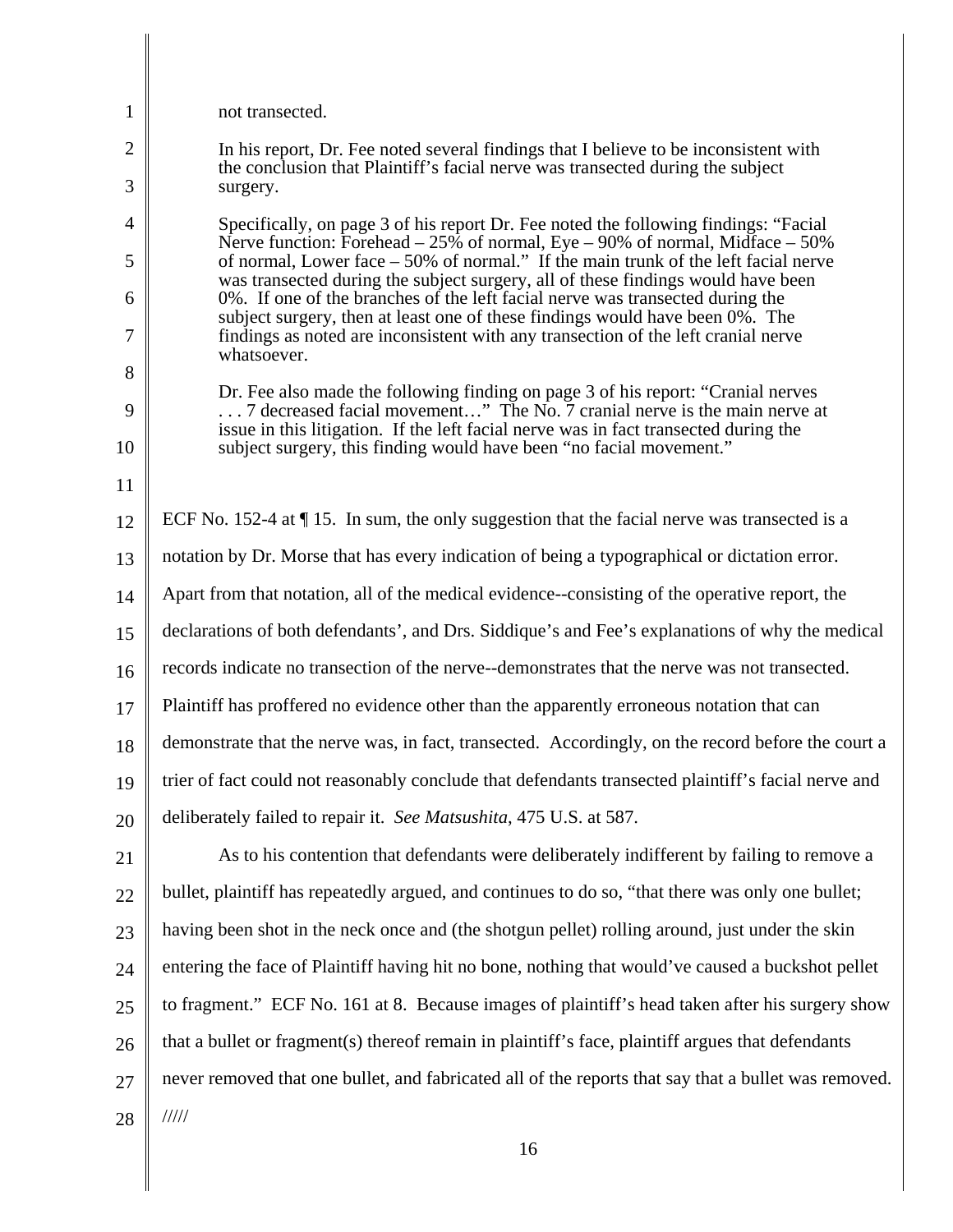1 2 This argument is wholly unsupported by evidence and is contradicted by the evidence in record, including radiological images taken just before as well as long after the surgery.

3 4 5 6 7 8 9 10 11 12 13 A CT scan of plaintiff's face upon his admission to Mercy San Juan, prior to surgery, revealed "[m]ultiple metallic gunshot fragments over [the] left side of [the] face adjacent to the left mandibular condyle, [the] body of [the] left mandible and deep to [the] left zygomatic arch," including "a large bullet fragment below the anterior left zygomatic arch" and another "large bullet fragment just posterior to the left mandibular condyle." ECF No. 152-5 at 104; ECF No. 161 at 15. Defendant Blum's operative report states that one of these fragments was located and removed during surgery. ECF No. 161 at 29; *see also* ECF No. 152-5 at 119 ("Intraoperative Record" prepared by nurses Emedilio Diamante and Cleo Toribio recording "foreign body metallic" specimen). A "Chain of Custody Report" indicates that the removed bullet was taken from the "masseter space" and turned over to the Sacramento Sheriff's Department. ECF No. 152-5 at 35.

14 15 16 17 18 19 20 21 22 Later images of plaintiff's head are consistent with the records from the time of plaintiff's surgery. A CT scan in 2010 revealed "metallic densities in the left left [sic] infratemporal fossa, most likely bullet fragments." ECF No. 152-10 at 49. A radiology report from 2011 found "a generous size metallic fragment presumed to represent a gunshot" in the "left maxillary antrum" as well as "small metallic fragments projected posteriorly and anterior to the C1 level." *Id.* at 14. An x-ray in 2012 showed a bullet in the left maxillary sinus and small radiopaque foreign bodies near the left mandibular condyle. ECF No. 161 at 36. There is simply no support in the record for plaintiff's contention that there was only one bullet, and no fragments, in his face at the time of the surgery.

- 23 24 25 26 27 28 More importantly, plaintiff has failed to proffer any evidence that it was deliberately indifferent for defendants to leave whatever bullets, pellets, or fragments thereof that currently remain in his face. On the other hand, the three otolaryngologist experts opine that it did not fall below the standard of care to leave those fragments. ECF No. 151-5 at ¶ 5.b.; ECF No. 142 at 4; ECF No. 152-4 at ¶ 11. Therefore, there is no evidence from which a jury could conclude that defendants indifferently left a bullet in plaintiff's face.
	- 17